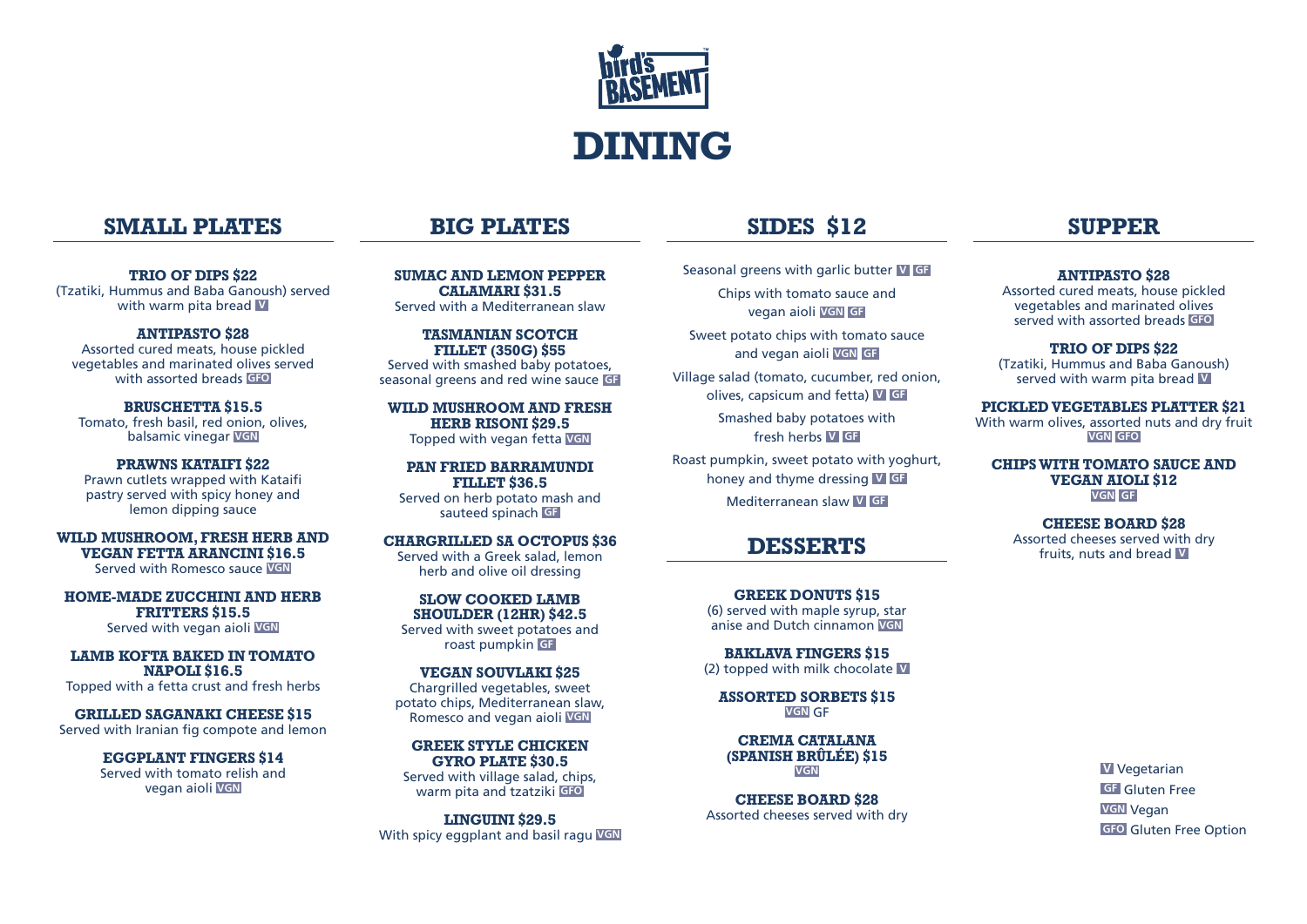

# **BEER & SPIRITS**

#### **BEER & CIDER**

On tap (425ml serve)

- » Furphy (Brewed in Geelong Australia, \$11 ABV 4.4%)
- » Little Creatures Pale Ale (Classic American Style ABV: 5.2%; Malt)
- » Kirin Megumi's (Meaning 'gift' in Japanese, ABV 4.5%)
- » Brooklyn Lager Brewery U.S.A New York's "hometown" Lager ABV: 5.2%
- » Pipsqueak Apple Cider (Victoria Australia, ABV 5.2%)

James Boags (Premium Light Beer, Bottle 375ml, ABV 2.7%)

#### **APERITIVI**

Aperol (45ml) \$9 Campari (45ml) \$ Cinzano Bianco (60ml) \$ Cinzano Rosso (60ml) \$ Cinzano Extra Dry (60ml) \$

#### **VODKA**

Skyy \$9.5 Stolichnaya **\$** Van Gogh triple wheat  $$1$ Belvedere \$ Grey Goose \$14 Crystal Skull Vodka<br>
\$17

|        | <b>GIN</b>                              |        |
|--------|-----------------------------------------|--------|
|        | Gordon's                                | \$9.5  |
| \$11   | Tangueray                               | \$10.5 |
|        | <b>Bombay Sapphire</b>                  | \$10.5 |
| \$13   | The West Wind "The Sabre"               | \$11   |
|        | <b>Hendricks</b>                        | \$15.5 |
| \$13   | Tangueray No. Ten                       | \$15.5 |
|        | <b>TEOUILA</b>                          |        |
| \$13   | Espolón Blanco                          | \$10   |
|        | Espolón Reposado                        | \$10   |
| \$12   | Patron Café XO                          | \$15   |
|        | Suza Gold Tequila                       | \$10   |
| \$8    | <b>RUM</b>                              |        |
|        | Havana Club 3yo                         | \$9.5  |
|        | Sailor Jerry                            | \$10   |
| \$9    | Captain Morgan Spiced Gold              | \$10   |
| \$10   | Havana Club 7yo                         | \$10.5 |
| \$10   | Appleton Extra 12yo                     | \$15   |
| \$10   | Ron Zacapa 23yo                         | \$20   |
| \$10   | <b>Bati Dark Rum</b>                    | \$9    |
|        | <b>BOURBON</b>                          |        |
| \$9.5  | Jim Beam                                | \$9.5  |
| \$10   | Wild Turkey                             | \$10.5 |
| \$11.5 | Maker's Mark                            | \$11   |
| \$12   | <b>Buffalo Trace</b>                    | \$11   |
| \$14.5 | <b>Woodford Reserve</b>                 | \$12   |
| \$17   | Blanton's Private Reserve Single Barrel | \$14   |

|        | WHISKEY                    |        |
|--------|----------------------------|--------|
| \$9.5  | Canadian Club              | \$10   |
| \$10.5 | Jameson                    | \$10.5 |
| \$10.5 | Jack Daniels No. 7         | \$10.5 |
| \$11   | Jack Daniels Single Barrel | \$19   |
| \$15.5 | Wild Turkey Rye            | \$11   |
| \$15.5 | <b>SCOTCH BLENDED</b>      |        |
|        | Johnnie Walker Red Label   | \$9.5  |
| \$10   | Johnnie Walker Black Label | \$11   |
| \$10   | Johnnie Walker Blue Label  | \$39   |
| \$15   | Haig Dimple 15yo           | \$14   |
| \$10   | Chivas Regal 12yo          | \$12   |
|        | Chivas Regal 18yo          | \$17.5 |
| \$9.5  | <b>SCOTCH SINGLE MALT</b>  |        |
| \$10   | Glenfiddich 12yo           | \$14   |
| \$10   | Bowmore Legend             | \$16   |
| \$10.5 | Glenmorangie 10yo          | \$13   |
| \$15   | Ardbeg 10yo                | \$17   |
| \$20   | Laphroaig 10yo             | \$16   |
| \$9    | Highland Park 18yo         | \$35   |
|        | Oban 14yo                  | \$24   |
| \$9.5  | Lagavulin 16yo             | \$25   |
| \$10.5 | <b>COGNAC</b>              |        |
| \$11   | Hennessy VS                | \$13   |
| \$11   | Remy Martin VSOP           | \$16   |
| \$12   | Napoleon Bust Brandy       | \$14   |
| \$14   | Courvoisier XO             | \$35   |
|        |                            |        |

| Penfolds Club Tawny Port        | \$10   |
|---------------------------------|--------|
| Amaro Montenegro                | \$10   |
| Amaro Averna                    | \$10   |
| Bailey's Irish Cream            | \$9.5  |
| Chambord                        | \$10   |
| Cointreau                       | \$10.5 |
| Disaronno Amaretto              | \$9    |
| <b>DOM Benedictine</b>          | \$12   |
| Drambuie                        | \$12   |
| Frangelico                      | \$9.5  |
| Green Fairy Absinth             | \$12   |
| Galliano Vanilla Sambuca        | \$10   |
| Galliano Black Sambuca          | \$10   |
| Galliano Sambuca                | \$10   |
| Molinari White Sambuca          | \$12   |
| <b>Grand Marnier</b>            | \$12   |
| Kahlua                          | \$9.5  |
| Licor 43                        | \$10   |
| Malibu                          | \$9.5  |
| Maraschino                      | \$11   |
| Midori                          | \$9.5  |
| Soho Lychee Liqueur             | \$9.5  |
| Southern Comfort                | \$9.5  |
| St. Germain Elderflower Liqueur | \$11.5 |
| Bols Triple Sec Curacao         | \$5.5  |
|                                 |        |
|                                 |        |

# **NON-ALCOHOLIC**

| Coke, Diet Coke, Sprite, Dry Ginger Ale, Lift, Soda | \$6   |
|-----------------------------------------------------|-------|
| water, Tonic water, Lemon, lime & bitters           |       |
| <b>WATER</b>                                        | \$5.5 |
| Acqua Panna spring water 500ml                      |       |
| San Pellegrino sparkling                            |       |
| mineral water 500ml                                 |       |
| <b>JUICE</b>                                        | \$5.5 |
| Orange, Apple, Cranberry, Pineapple                 |       |
| <b>COFFEE</b>                                       | \$4.2 |
| Brother Thomas Espresso                             |       |
| All other coffees                                   |       |
| <b>TEA</b>                                          | \$4   |
| Chamomile, Earl Grey, English Breakfast,            |       |
| Lemongrass Ginger Turmeric, Peppermint              |       |
|                                                     |       |
|                                                     |       |
|                                                     |       |
|                                                     |       |
|                                                     |       |
|                                                     |       |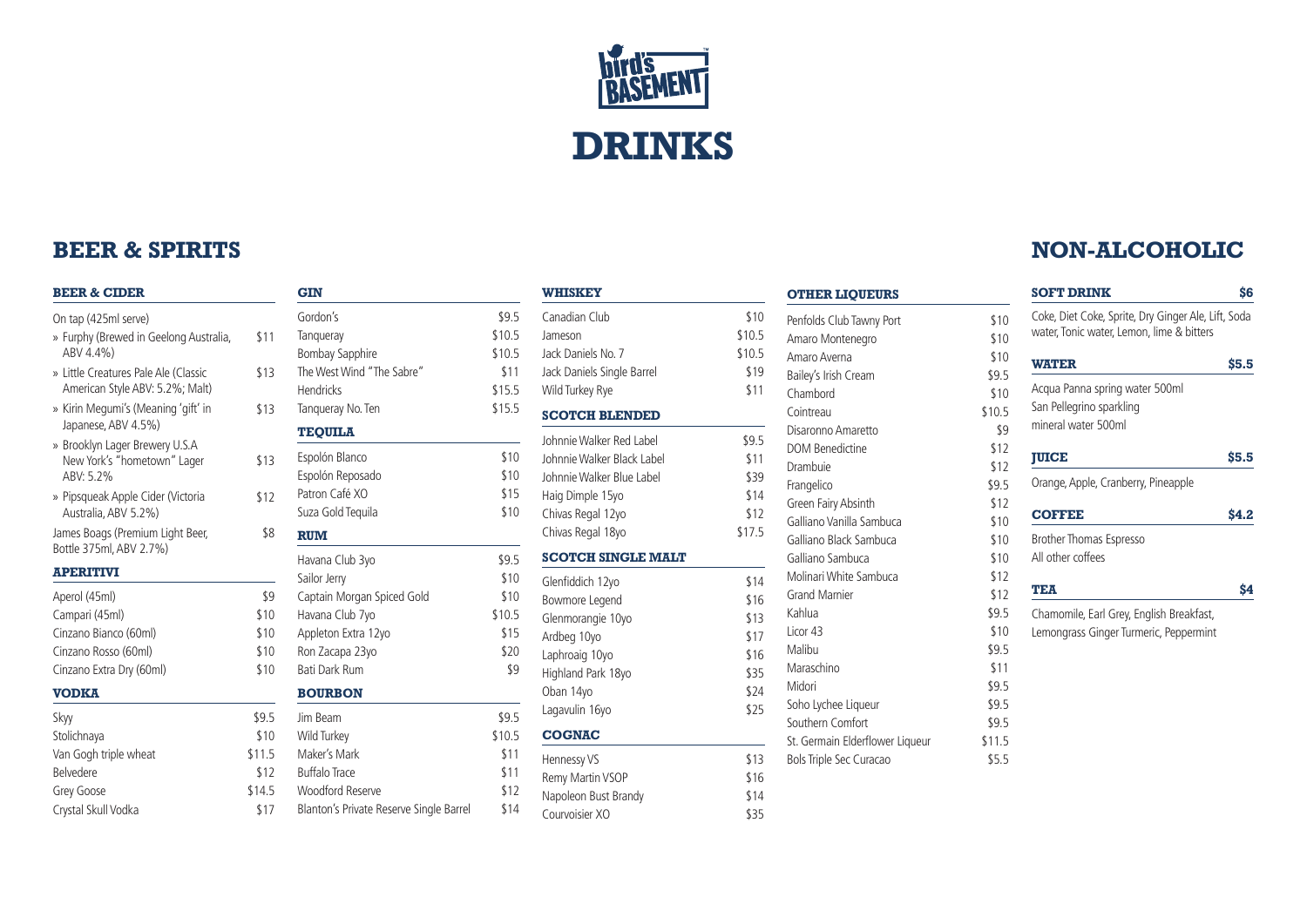

# **BY THE GLASS**

| <b>SPARKLING &amp; CHAMPAGNE (100ML)</b>                            |      |  |
|---------------------------------------------------------------------|------|--|
| Laurent Perrier Champagne La Cuvée                                  | 25   |  |
| Pizzini - Prosecco, King Valley Vic                                 | 17   |  |
| <b>RED (150 ML)</b>                                                 |      |  |
| Poggio Dei Principi - 100% Sangiovese - Emilia Romagna, Italy       | 10   |  |
| Howard Vineyard - Clover Cabernet Sauvignon - Adelaide Hills, SA    | 13.5 |  |
| Wirra Wirra – Catapult Shiraz – McLaren Vale, SA                    | 15.5 |  |
| Chateau des Vergers - Gamay Beaujolais Villages - Lantignie, France | 12.5 |  |
| Red Hill Estate -- Pinot Mornington Peninsula Victoria              | 13   |  |
| <b>WHITE (150 ML)</b>                                               |      |  |
| Poggio Dei Principi Pinot Grigio DOC Veneto Italy                   | 10   |  |
| Mahi Wines – Sauvignon Blanc – Marlborough, NZ                      | 14   |  |

Red Hill Estate Chardonnay Mornington Peninsula Victoria **13** Pizzini Riesling King Valley Victoria **13.5**

| Kasaura Pecorino DOC Abruzzo Italy | 14 |
|------------------------------------|----|
| <b>ROSE (150 ML)</b>               |    |

Medhurst Rose 2021, Yarra Valley, VIC **14**

**SHERRY (60 ML)**

Emilio Lustau – Pedro Ximenez "San Emilio" – Spain **14**

| Wine List as of March 2019 Bird's Basement. |  |
|---------------------------------------------|--|
|---------------------------------------------|--|

Ask your waiter or bar staff for the current vintage in any wine of interest.

# **BY THE BOTTLE**

#### **ITALIAN**

| <b>RED</b>                                                                   |     |
|------------------------------------------------------------------------------|-----|
| Poggio Dei Principi - 100% Sangiovese - Emilia Romagna, Italy                | 42  |
| Cantina Zaccagnini - Kasaura Montepulciano d'Abruzzo - Abruzzo, Italy        | 59  |
| Vinicola Palama - Kala Primitivo del Salento - Puglia, Italy                 | 99  |
| Paolo Cali - Jazz Nero d'Avola - Sicilia, Italy                              | 78  |
| Agricola Punica Montessu - Isola dei Nuraghi IGT Carignano - Sardegna, Italy | 78  |
| Marchesi Antinori – La Braccesca Rosso di Montepulciano – Toscana, Italy     | 58  |
| Vagnoni - Chianti Colli Senesi DOCG - Toscana, Italy                         | 59  |
| San Felice - Chianti Classico DOCG - Toscana Italy                           | 84  |
| Produttori del Barbaresco - Barbaresco DOCG - Piemonte, Italy                | 182 |
| Castello di Ama – Chianti Classico Riserva Gran Selezione San Lorenzo –      |     |
| Toscana, Italy                                                               | 235 |
| Renato Ratti – Barolo Marcenasco DOCG – Piemonte, Italy                      | 260 |
| Mastrojanni - Brunello Montalcino DOCG - Toscana, Italy                      | 289 |
| <b>WHITE</b>                                                                 |     |
| Poggio Dei Principi Pinot Grigio DOC Veneto Italy                            | 50  |
| Pala i Fiori - Vermentino - Sardegna, Italy                                  | 48  |
| Tiefenbrunner - Pinot Bianco - Alto Adige, Italy                             | 66  |
| <b>VARIOUS</b>                                                               |     |
| Furlan - Prosecco Treviso DOC - Veneto, Italy                                | 69  |
| Dogliotti - La Caudrina Moscato d'Asti DOCG 500ml - Piemonte, Italy          | 65  |
|                                                                              |     |
|                                                                              |     |

# **FRENCH**

**RED** Chateau des Vergers – Gamay Beaujolais Villages – Lantignie, France **45**

#### **CHAMPAGNE**

Laurent Perrier – Champagne La Cuvée – Champagne, France **169** Laurent Perrier – Champagne Cuvée Rosé – Champagne, France **299** Laurent Perrier – Champagne Brut Millésimé 2006 – Champagne, France **245**

#### **AUSTRALIAN & NEW ZEALAND**

#### **RED**

|    | Red Hill Estate - Pinot Noir - Mornington Peninsula, VIC                | 49 |
|----|-------------------------------------------------------------------------|----|
|    | TarraWarra Estate - Pinot Noir - Yarra Valley, VIC                      | 68 |
|    | Hinton Hill Country - Pinot Noir, Central Otago, NZ                     | 76 |
|    | Leeuwin Estate - Prelude Vineyards Cabernet Merlot - Margaret River, WA | 72 |
|    | Fox Creek - Merlot, McLaren Vale, SA                                    | 59 |
|    | Bleasdale Vineyards Second Innings Malbec Langhorne Creek SA            | 55 |
|    | Howard Vineyard - "Clover" Cabernet Sauvignon - Adelaide Hills, SA      | 51 |
|    | Howard Park Leston - Cabernet Sauvignon, Margaret River, WA             | 99 |
|    | Wirra Wirra - "Catapult" Shiraz - McLaren Vale, SA                      | 62 |
|    | West Cape Howe - "Two Steps" Shiraz - Mount Barker, WA                  | 70 |
|    | Chateau Tanunda - "The Bethanian" Shiraz - Barossa Valley, SA           | 67 |
|    | Mount Langhi "Cliff Edge" - Shiraz, Grampians, VIC                      | 79 |
|    | <b>WHITE</b>                                                            |    |
|    | Pizzini Riesling King Valley Victoria                                   | 52 |
|    | Leeuwin Estate - "Art Series" Riesling - Margaret River, WA             | 72 |
|    | Petaluma - "Hanlin Hill" Riesling - Clare Valley, SA                    | 75 |
|    | Medhurst - Sauvignon Blanc - Yarra Valley, VIC                          | 59 |
|    | Howard Park - "Miamup" Semillion Sauvignon Blanc - Margaret River, WA   | 63 |
|    | Mahi Wines - Sauvignon Blanc - Marlborough, NZ                          | 51 |
| į. | Red Hill Estate - Chardonnay - Mornington Peninsula, VIC                | 49 |
|    | Petaluma - "White Label" Chardonnay - Adelaide Hills, SA                | 65 |
|    | TarraWarra Estate - Chardonnay - Yarra Valley, VIC                      | 69 |
|    | <b>SPARKLING</b>                                                        |    |
|    | Pizzini - Prosecco, King Valley Vic                                     | 56 |
|    |                                                                         |    |